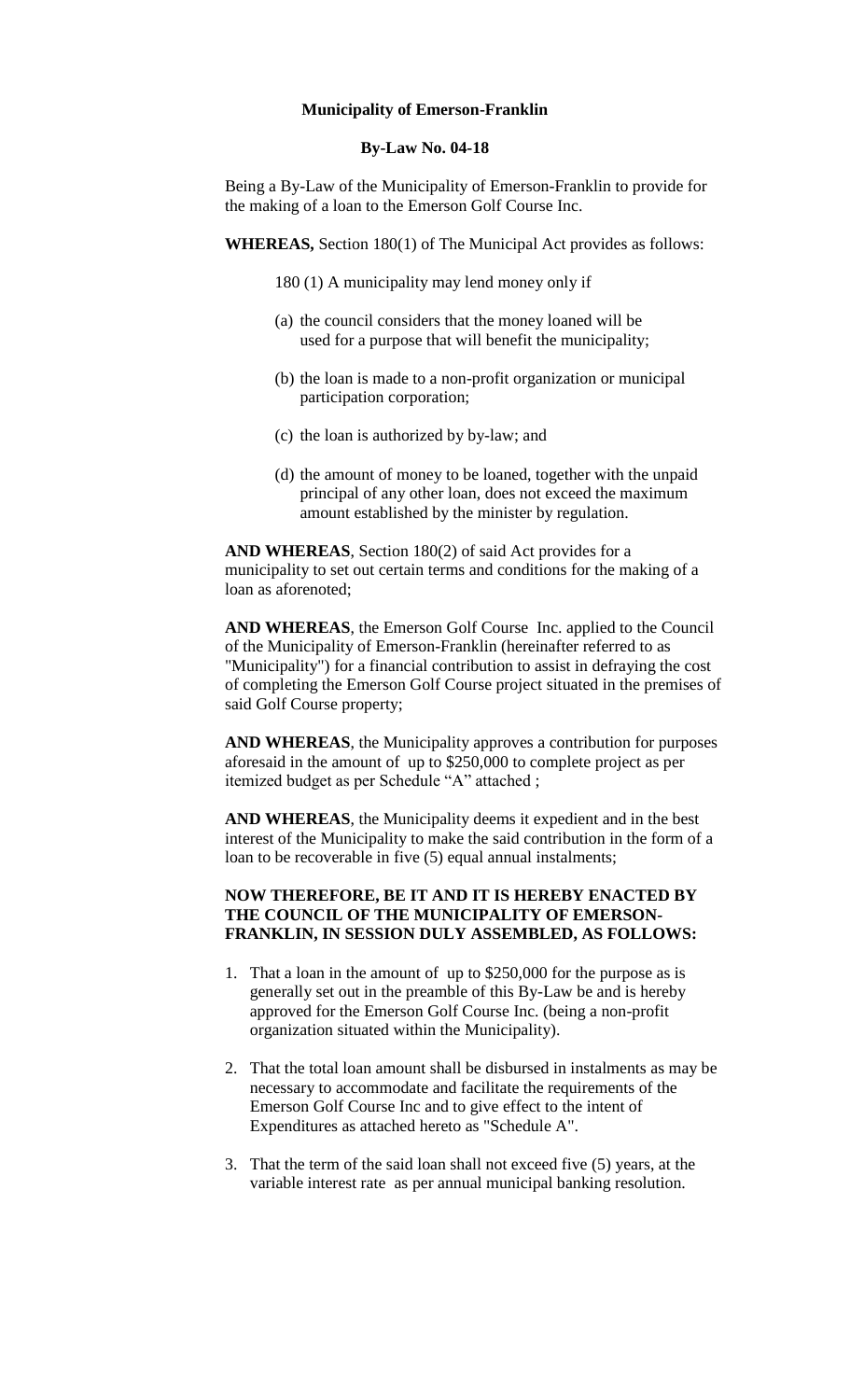- 4. That the total loan amount (including any portion thereof) shall be repayable in annual installments not to exceed \$50,000. The LUD of Emerson intends to provide an annual operating grant to the Emerson Golf Course Project over the next five years; and The Emerson Golf Course Inc. and the LUD of Emerson shall ensure that the annual repayment installments are made to the Municipality before December 31<sup>st</sup> in each year.
- 5. That the disbursement of any advances shall be made only upon the Emerson Golf Course Inc. confirming, in a form satisfactory to the Municipality , that the funds will be used solely for the purpose intended as referred to in Clause 2 herein.
- 6. That the funds required for purposes aforesaid shall be obtained from the General Operating Fund of the Municipality.
- 7. The preamble herein constitutes part of this By-Law for the purpose of interpreting the spirit and intent of said By-Law.

**DONE AND PASSED** by the Council of the Municipality of Emerson-Franklin duly assembled at Dominion City, in Manitoba this 13<sup>th</sup> day of February, , A.D. 2018

\_\_\_\_\_\_\_\_\_\_\_\_\_\_\_\_\_\_\_\_\_\_\_\_\_ \_\_\_\_\_\_\_\_\_\_\_\_\_\_\_\_\_\_\_\_\_\_\_\_\_\_\_\_\_

## **REEVE CHIEF ADMINISTRATIVE OFFICER**

Read a first time this 9<sup>th</sup> day of January, 2018. Read a second time this  $13<sup>th</sup>$  day of February, 2018. Read a third time this 13th day of February, 2018.